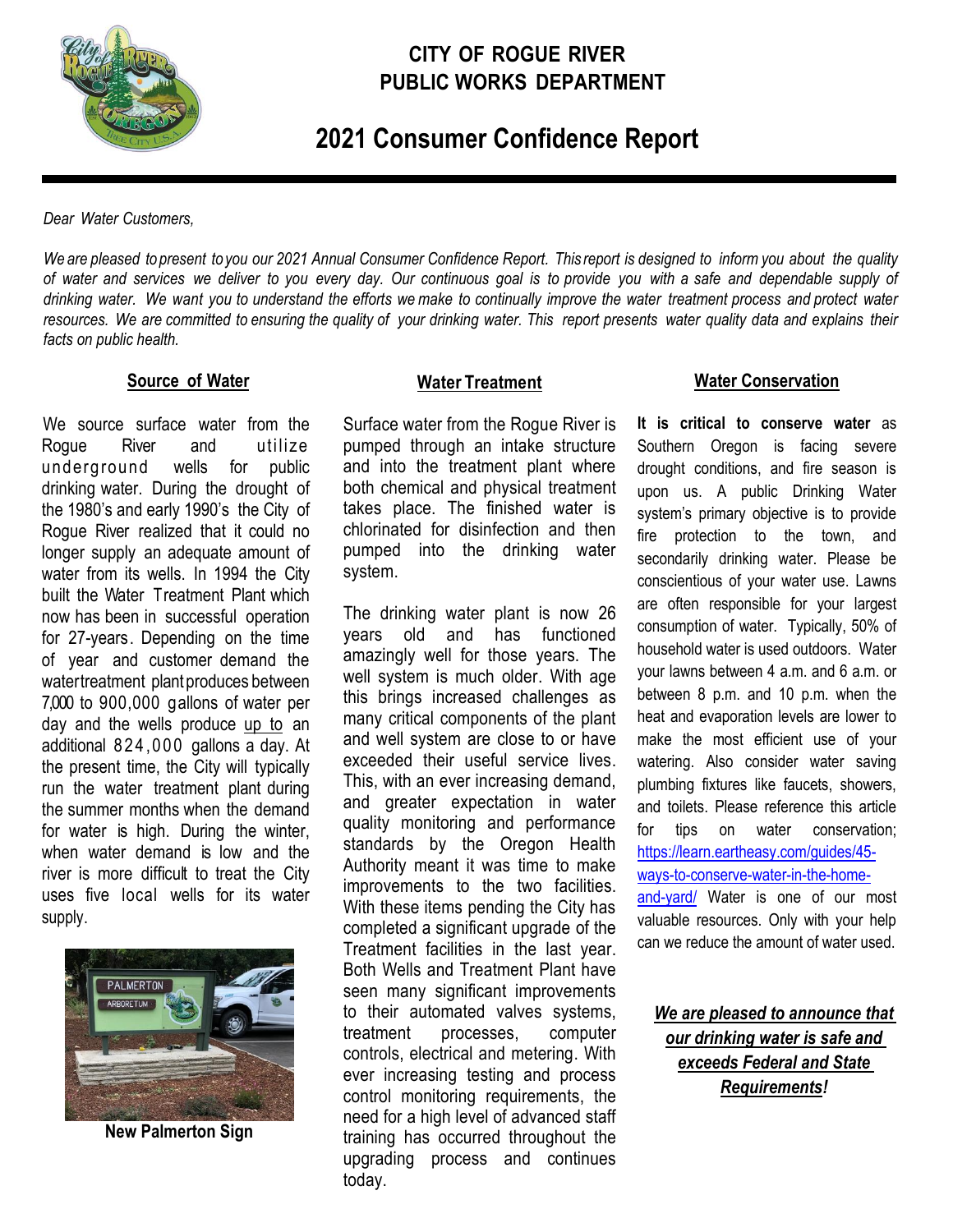# **Monitoring and Reporting Requirements**

The Public Works Department routinely monitors for contaminants inyour drinking water according to Federal and State laws. The data within this report comes from the monitoring of our drinking water supply for the period of January 1 to December 31, 2021.

All drinking water, including bottled drinking water, may reasonably be expected to contain at least small amounts of some contaminants. It is important to remember that the presence of these contaminants does not necessarily indicate that water poses a health risk.

Federal and State regulations include procedures and schedules for monitoring water from the source to the tap. The State Drinking Water Program ensures that public water systems comply with all regulations, follow monitoring schedules, and report monitoring results. The City monitors the physical, chemical, and microbiological characteristics of your drinking water and is in compliance with these regulations.

### **Storage and Distribution**

Treated water is pumped from the plant and wells to two reservoirs with a combined storage capacity of 1.7 million gallons. From the reservoirs the water is gravity fed in to the distribution system. The distribution system is made up of 2" to 10" pipes with an approximate total length of 13-miles.

Once the water is in the distribution system, it then gravity flows to homes and businesses in town as it is needed. In order to meet the continuing demand for water, the City is constantly upgrading its system. The City has a 20-year Water Master Plan which details future water system improvements. These improvements will occur over the coming years.

## **2021 Water Production in gallons:**

| January         | 6,568,000  |
|-----------------|------------|
| February        | 6,027,000  |
| March           | 7,589,000  |
| April           | 11,507,000 |
| May             | 15,651,000 |
| June            | 18,195,000 |
| July            | 22,944,000 |
| <b>August</b>   | 20,948,000 |
| September       | 17,647,000 |
| <b>October</b>  | 9,618,000  |
| <b>November</b> | 8,471,000  |
| December        | 6,992,000  |

# **Acronyms and Key Definitions**

**Maximum Contaminant Levels (MCLs)** are set at very stringent amounts. To understand the possible health effects described for many regulated contaminants, a person would have to drink 2-liters of water every day at the **MCL** for a lifetime to have a one-in-a-million chance of contracting the described health effect.

**Maximum Contaminant Level Goal (MCLG)** The level of a contaminant in drinking water for which there is no known or expected risk to health.

**Action levels (AL)** The concentration of a contaminant which, if exceeded, triggers treatment or other requirements which a water system must follow.

| <b>NTU:</b> Nephelometric Turbidity Unit.<br>Unit of measure used to describe<br>water clarity. The smaller the<br>number, the clearer the water. | <b>ppm:</b> parts per million. This is the<br>same as mg/l. An example of 1 part<br>per million is one drop of water in 22<br>gallons.                                      |
|---------------------------------------------------------------------------------------------------------------------------------------------------|-----------------------------------------------------------------------------------------------------------------------------------------------------------------------------|
| <b>Contaminant:</b> Any substance found<br>water; however, not<br>all<br>$\mathsf{in}$<br>contaminants are harmful.                               | <b>ppb:</b> parts per billion. One ppb is<br>approximately equal to 1-drop of water<br>in a swimming pool that is 30" in<br>diameter and 4' deep (21,195 gal.<br>of water). |
| @: at the detection limit. ND@ 0.0<br>ppm or parts per million.                                                                                   | <b>ND@:</b> Not detected at a given<br>range because laboratory<br>instruments can only detect to<br>certain minimum levels.                                                |
| <b>NR:</b> Not required this year                                                                                                                 | <b>ND:</b> No data collected.                                                                                                                                               |
| <b>MFL:</b> Million Fibers per Liter                                                                                                              | <b>UR:</b> Unregulated Contaminant. A<br>substance in drinking water that is<br>not regulated by EPA but<br>is<br>monitored for other purposes.                             |

# **Additional Information:**

More information about contaminants and potential health effects can be obtained by calling the following numbers:

EPA, Safe Drinking Water Hotline: **800-426-4791**

Oregon Health Authority, DWP: **971-673-0405**

Jackson County Environmental Health Department: **541-774-8206**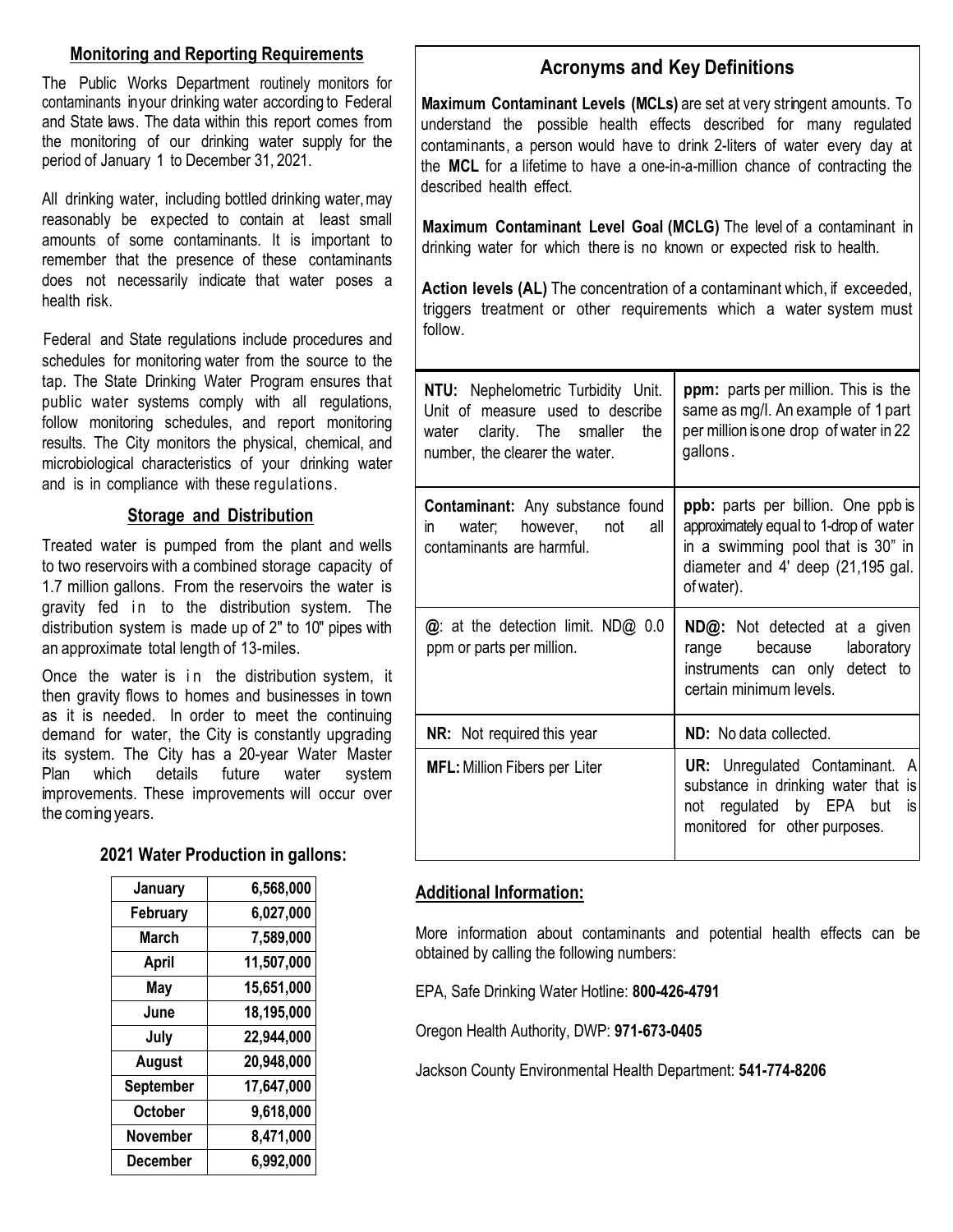### *The following tables show that our system had no contaminant violations. We areproud thatyour drinking water meets or exceeds all Federal and State requirements .*

| <b>Results of Turbidity, Microbiological Analysis &amp; Disinfection By-Product Residuals</b><br>of Treated Water After Disinfection<br>Results meet or surpass State and Federal drinking water regulations |                                                 |                                                                |                                     |                                                                      |  |
|--------------------------------------------------------------------------------------------------------------------------------------------------------------------------------------------------------------|-------------------------------------------------|----------------------------------------------------------------|-------------------------------------|----------------------------------------------------------------------|--|
| Variable                                                                                                                                                                                                     | <b>Maximum Amount</b><br><b>Tested</b>          | <b>Maximum</b><br>Contaminant<br>Level (MCL)<br><b>Maximum</b> | Contaminant<br>Level<br>Goal (MCLG) | <b>Source of Contaminant</b>                                         |  |
| <b>Physical characteristic Testing</b><br>Turbidity<br>(Surface Water)                                                                                                                                       | Maximum 0.28 NTU<br>Minimum: 0.02 NTU           | 0.30 NTU                                                       | $<$ 0.1 NTU                         | Soil erosion and stream sediment                                     |  |
| Microbiological Testing<br><b>Total Coliform Bacteria</b>                                                                                                                                                    | Zero positive tests                             | Zero positive tests                                            | Zero positive tests                 | Naturally present in the environment                                 |  |
| E. Coli                                                                                                                                                                                                      | Zero positive tests                             | Zero positive tests                                            | Zero positive tests                 | Human and animal feces                                               |  |
| Disinfection Residual                                                                                                                                                                                        | All samples had detectable<br>chlorine residual | $4.0$ mg/l                                                     | <b>NA</b>                           | Chlorine is used as a disinfectant in<br>the water treatment process |  |
| Total Trihalomethanes (TTHM)                                                                                                                                                                                 | 0.00756 ppm                                     | 0.080 ppm                                                      | NA                                  | Drinking water chlorination<br>by-products                           |  |
| Halo Acetic Acid (five)<br>$(HAA5)$ *                                                                                                                                                                        | 0.00354 ppm                                     | $0.060$ ppm                                                    | <b>NA</b>                           | Drinking water chlorination<br>by-products                           |  |

## **Turbidity and NTUs**

Turbidity is regulated because it can provide a medium for bacterial growth. Turbidity or (cloudiness) of water is measured in NTUs. The filtration plant consistently treats water that surpasses Federal and State standards. Well water is not required to be measured for turbidity.

## **Total Coliform Bacteria**

Testing for these bacteria after disinfection helps to confirm the effectiveness of the disinfection process. (Bacteria may have been present in the source water.) Total coliform bacteria are also indicators of possible contamination that might occur after treatment.

### **Chlorine Residual**

Federal and State drinking water regulations require detectable disinfectant (chlorine) residual throughout our distribution system. Water entering the City's distribution system from the Water Treatment Plant has an average chlorine residual of 0.70 to 1.50 parts per million.

Some people may be more vulnerable to contaminants in drinking water than the general population. Immune compromised *persons such* **as** *persons with cancer undergoing chemotherapy, persons who have undergone organ transplants, people* with HIV/AIDS or other immune system disorders, some elderly, and infants can be particularly at risk from infections. These people should seek advice about drinking water from their health care providers. EPA/CDC guidelines on appropriate means to lessen the risk of infection by cryptosporidium and other microbial contaminants are available from the Safe Drinking Water *Hotline (1-800-426-4791)*